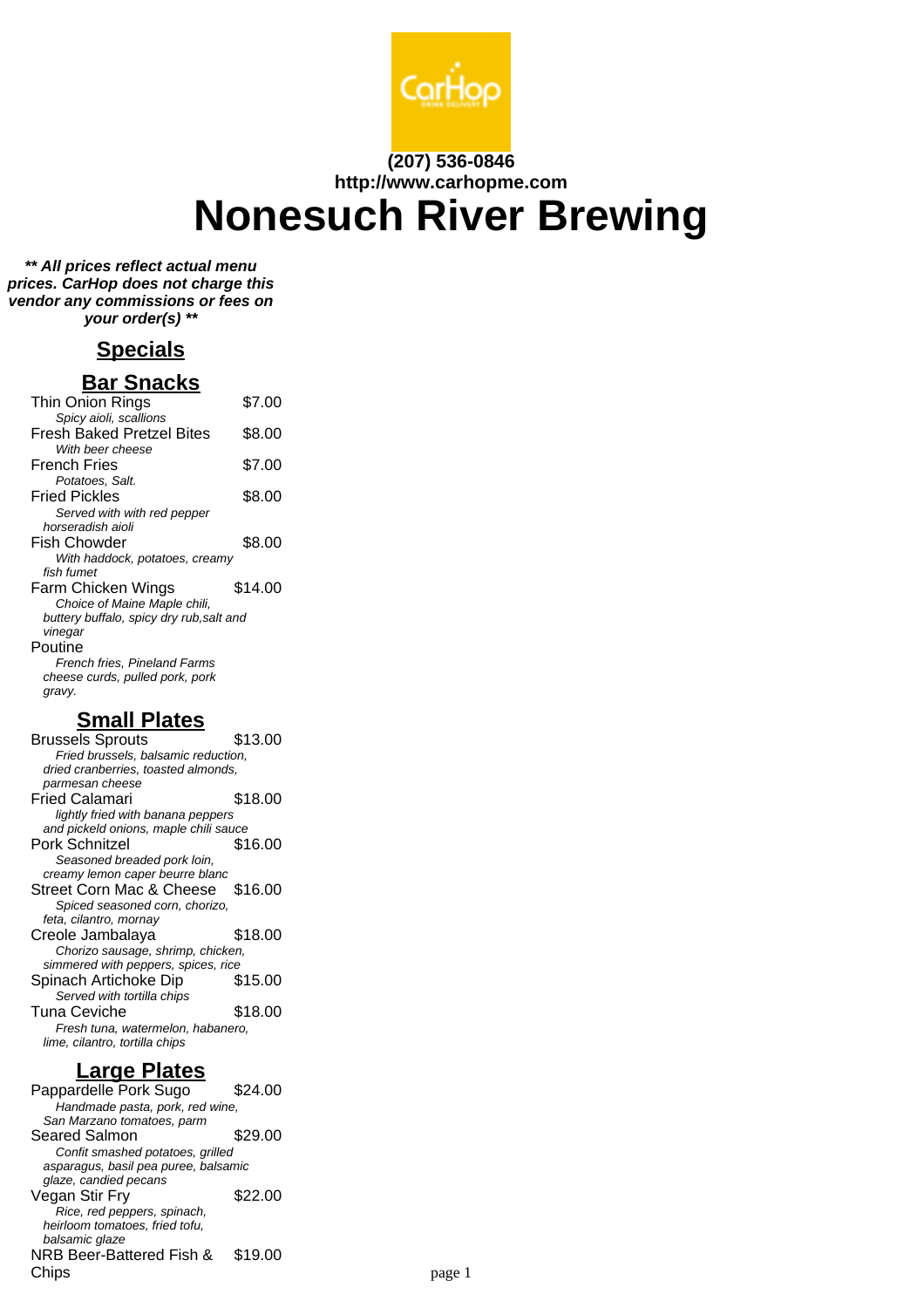Maine haddock, coleslaw, homemade classic tartar Almond Crusted Haddock \$25.00 Corn risotto, cherry tomatoes, almond gremolata, balsamic glaze, pink peppercorn Steak Frites \$28.00 8 oz Pub Steak, chimichurri sauce, seasonal side salad, choice of fries

## **Salads**

Tomato Corn Salad \$15.00 arugula mix, feta, corn, cherry tomatoes, basil, balsamic vinaigrette Cobb Salad \$15.00 Chopped romaine, tomatoes, red onion, crumbled blue cheese, bacon, hard boiled egg, ranch dressing Garden Salad \$14.00 Mixed greens, tomato, onion, cucumber, radishes, balsamic vinaigrette Caesar Salad \$14.00 Chopped romaine, croutons, parmesan cheese, house made caesar dressing

#### **Sandwiches**

**Gluten Free bun available for all sandwiches Price includes side of fries, local Maine potato chips OR choose a green or caesar salad add \$1 for onion rings, garlic fries, salt and vinegar fries, \$3 for parm truffle fries \$5 small poutine** SmokeHouse Burger \$19.00 Pineland Farm smoked cheddar, thick bacon, lettuce, tomato, onion All American Burger \$18.00 Lettuce, pickles, onions, American cheese, special sauce. Double meat & cheese add \$7 Nonesuch Veggie Burger \$18.00 local black bean burger, roasted garlic & jalapeno aioli, lettuce, tomato, onion (add cheese or additional toppings upon request) Caprese Sandwich \$16.00 Backyard Farm tomatoes, balsamic, mozzarella, basil, grilled ciabatta Italian Sandwich \$17.00 Genoa salami, black forest ham, swiss cheese, red pepper relish, dijon mayo, lettuce, tomato, red onion, red wine vinaigrette, salt and pepper ciabatta Tuna Melt \$17.00 Albacore Tuna, apple, bacon, cheddar, ciabatta Pulled Chicken Sandwich \$17.00 Pineland cheddar, caramelized onions, Ikawa BBQ, coleslaw Seared Ahi Tuna \$24.00 black pepper crusted ahi tuna served rare, wasabi aioli, arugula, asian Slaw NRB Cubano \$17.00 Mojo pulled pork, black forest ham, swiss, pickles, creole mustard, ciabatta Beer Battered Haddock Sandwich \$19.00 Coleslaw, homemade tartar sauce, ciabatta Blackened Salmon Panini \$23.00 Blackened salmon medallions, asian slaw, pickled onions, molasses mustard on grilled rosemary focaccia Backyard Farms Tomato BLT\$17.00 Smokey bacon, tomato, lettuce, pesto mayo, balsamic reduction, page 2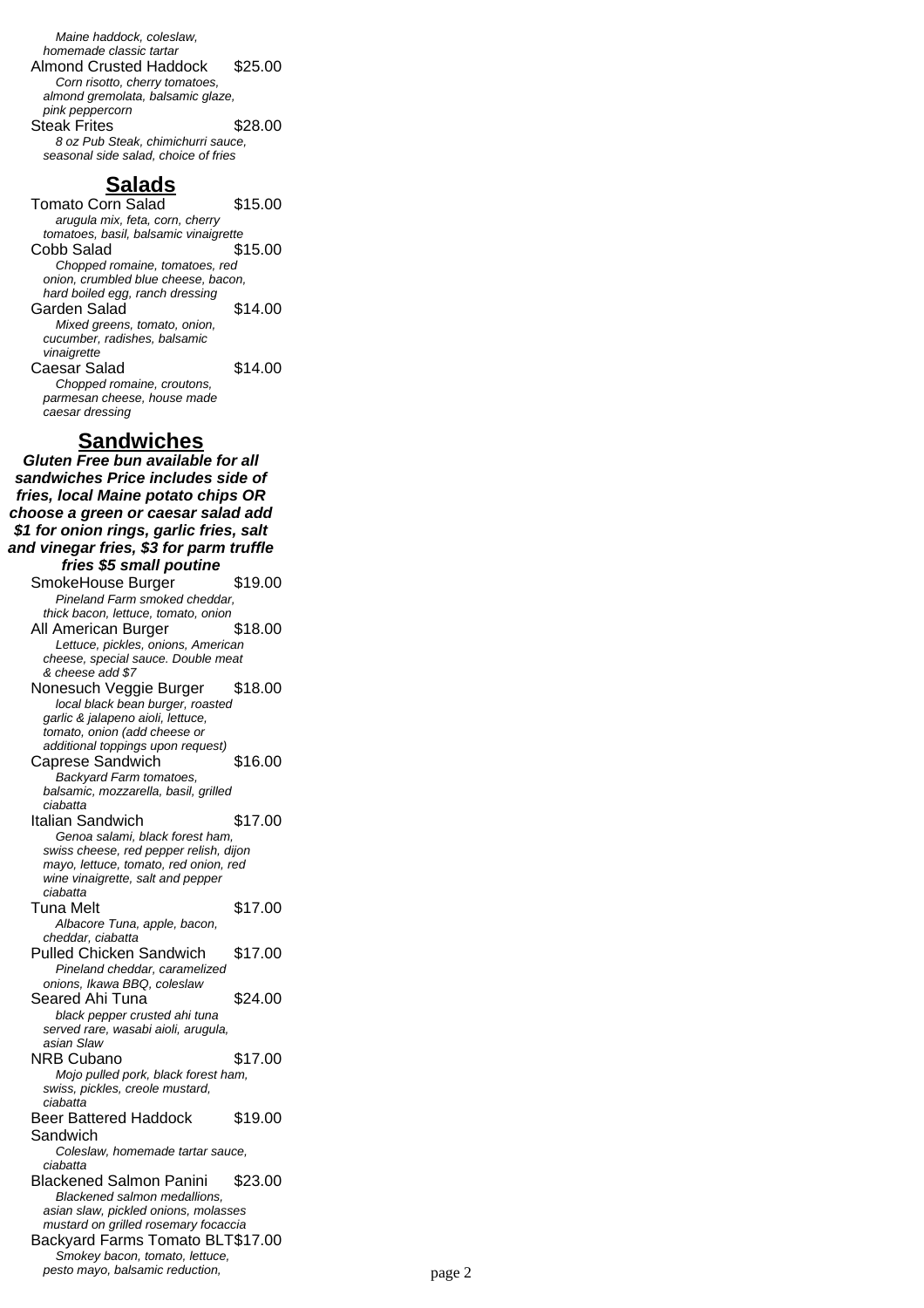| grilled ciabatta                      |         |
|---------------------------------------|---------|
| <b>Fried Chicken Sandwich</b>         | \$18.00 |
| Spicy mayo, pickled jalapenos,        |         |
| cole slaw                             |         |
| Pork Belly Bahn Mi                    | \$19.00 |
| Seared pork belly, apple slaw,        |         |
| lettuce onion, cashew satay, ciabatta |         |
| <b>Fish Burger</b>                    | \$18.00 |
| Homemade fish burger, apple           |         |
| slaw, pineapple teriyaki on brioche   |         |

#### **Dessert**

Lemon Raspberry Cake \$12.00 Vanilla cake, lemon buttercream, citrus curd, honey cake syrup Ice Cream Sandwich \$10.00 Homemade chocolate chip cookies, ganache, Gifford's ice cream Gifford's Blueberry Pomegranate Sorbet \$6.00 Gluten Free/Dairy Free Maple Semifreddo \$12.00 .<br>With a pecan crust and candied cranberries Churros \$10.00 Served with chocolate and caramel dipping sauces.

#### **Half Pint Menu**

| Kid Grilled Chicken Tenders \$10.00 |         |
|-------------------------------------|---------|
| <b>Kid Breaded Tenders</b>          | \$10.00 |
| Kid Pasta                           | \$10.00 |
| Kid Mini Burgers                    | \$10.00 |
| Kids Chicken Sliders                | \$10.00 |
| <b>Kids Steak</b>                   | \$10.00 |
| <b>Kid Grilled Cheese</b>           | \$10.00 |
| Kids Haddock                        | \$10.00 |

## **Sides**

| <b>Side Mixed Greens</b> | \$7.00 |
|--------------------------|--------|
| Side Caesar              | \$7.00 |
| <b>Steamed Broccoli</b>  | \$5.00 |
| Side Gravy               | \$1.00 |
| <b>Grilled Bread</b>     |        |
| Coleslaw                 | \$5.00 |
| Fruit                    | \$5.00 |
| Side Chips               | \$5.00 |
|                          |        |

## **4-Packs**

Blonde \$11.79 ABV 4.8% IBU 29 - Light, bright, and crisp, this beer shows the flavors of the malt and hops in a forward but not invasive manner - Hops: Saaz, Golding, Czech - Pairs with salads, lobster rolls. Ikawa Porter \$14.76 Our Ikawa Porter blends bourbon barrel aged cold brew coffee (Rwanda Bean) with a bold flavor and smooth finish IPA 2.0 \$13.90 5.3% IBU 85 - New England style Hazy IPA; light, tropical & citrusy, with a clean malt finish, double dry hopped with Amarillo, Citra and El Dorado Hops - Pairs with hot wings, grilled meats, pasta. Double IPA \$16.01 ABV 8.1% IBU 93 - Golden, medium bodied, 90 minute boil, and additions of Warrior, Amarillo and Simcoe hops for maximum aroma. Fermented for a subtle residual sweetness and married with Simcoe and Amarillo dry hopping. Malt forward with earthy undertones & citrus notes - Pairs with strong

cheeses, charcuterie, pork sugo.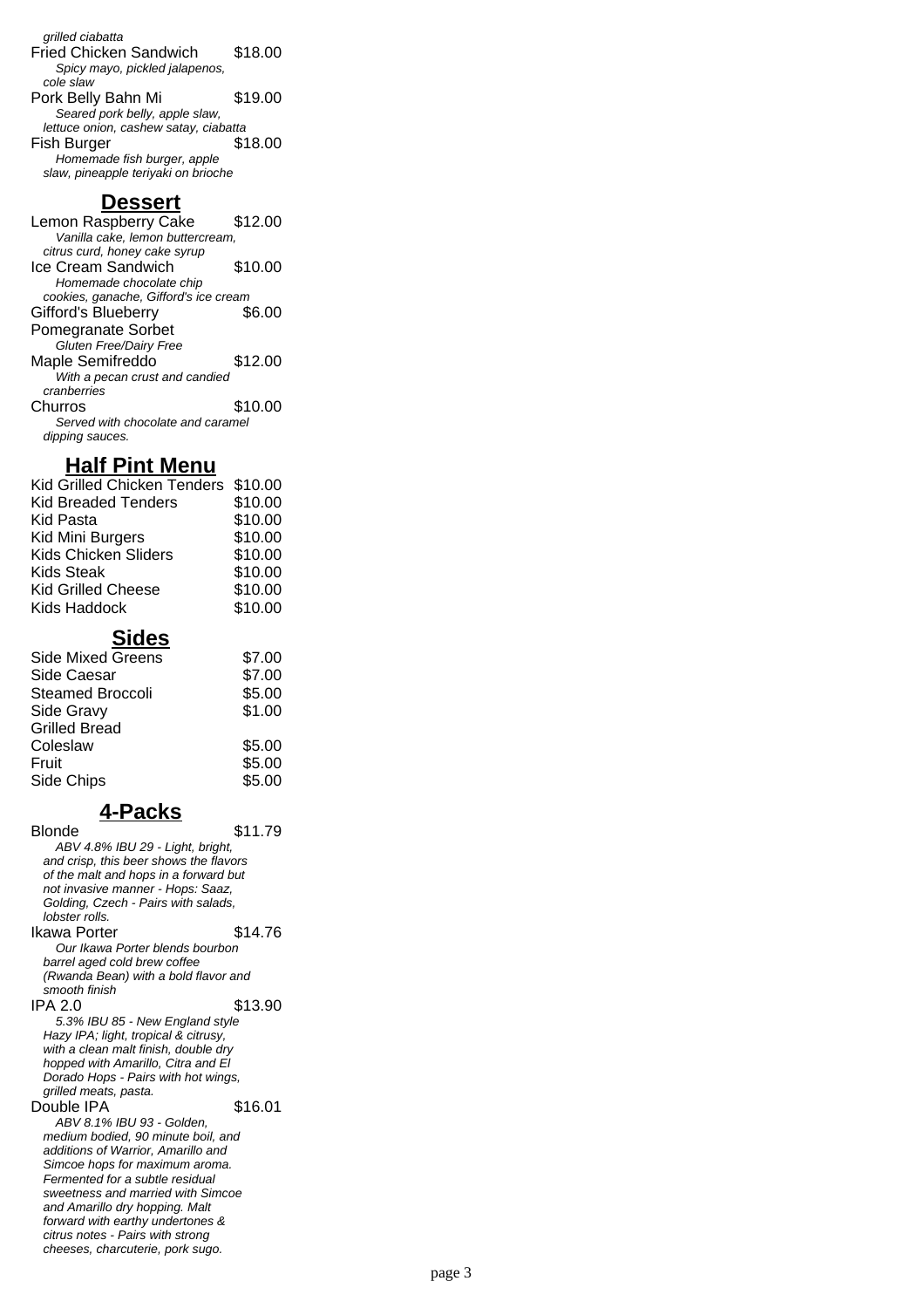## **32oz Growlers**

Chug The Darkness \$32.45 A blend of roasted malts and a multitude of malted oats are folded into this new stout. Snow Shoveler's Reprieve \$32.45 An English style barleywine is a high gravity beer with tasting notes of baking spices, candied dates, and pinewood forest. This beer's deep and complex malt flavors can be attributed to a grist of mostly floor malted barley. Sip wisely. Von Nonesuch \$32.45 A complex beer that starts sweet and finishes dry. Its deep amber color comes from Vienna and select crystal malts. Caramel and toasted almond on a palate and maltiness from German grown Northern Brewer hops in the kettle. Oh Bee Hazy \$32.45 A double dry hopped NEIPA brewed with English Pale Malt and honey. Aromas of tangerine and mandarin orange. This beer has a modern yet classic feel. It is dank, bright, and dipped in honey. Endless Summer \$32.45 Smooth and full bodied, light and refreshing yet very much an ale but also moonlights as a lager. A heavy hand in the whirlpool brings out ample notes of citrus blend of traditional and non traditional hops. My Beer To Be \$32.45 A bright citrus aroma, golden raspberry & lemon meringue are the primary flavors bestowed upon an oatmeal cookie Blonde \$32.45 ABV 4.8% IBU 29 - Light, bright, and crisp, this beer shows the flavors of the malt and hops in a forward but not invasive manner - Hops: Saaz, Golding, Czech - Pairs with salads, lobster rolls. Pomegranate Blonde \$32.45 Our Blonde Ale with pomegranate juice to add fresh sweetness to our Nonesuch favorite IPA 2.0 \$32.45 5.3% IBU 85 - New England style Hazy IPA; light, tropical & citrusy, with a clean malt finish, double dry hopped with Amarillo, Citra and El Dorado Hops - Pairs with hot wings, grilled meats, pasta. Irish Red \$32.45 ABV 4.4% IBU 23 - An American take on the Emerald Isle classic, well rounded, red hued, malt forward, and fuggle-hopped for an earthy start to a richly roasted finish - Pairs well with grilled meats, our Pork Sugo pasta and rich foods. Double IPA \$32.45 ABV 8.1% IBU 93 - Golden, medium bodied, 90 minute boil, and additions of Warrior, Amarillo and Simcoe hops for maximum aroma. Fermented for a subtle residual sweetness and married with Simcoe and Amarillo dry hopping. Malt forward with earthy undertones & citrus notes - Pairs with strong cheeses, charcuterie, pork sugo. IKAWA Porter \$32.45 ABV 5.7% - Mild Porter is married with Bourbon Barrel coffee from the Rwanda Bean Co. This collaboration has created a roasty smooth dark beer to warm and energize your soul.